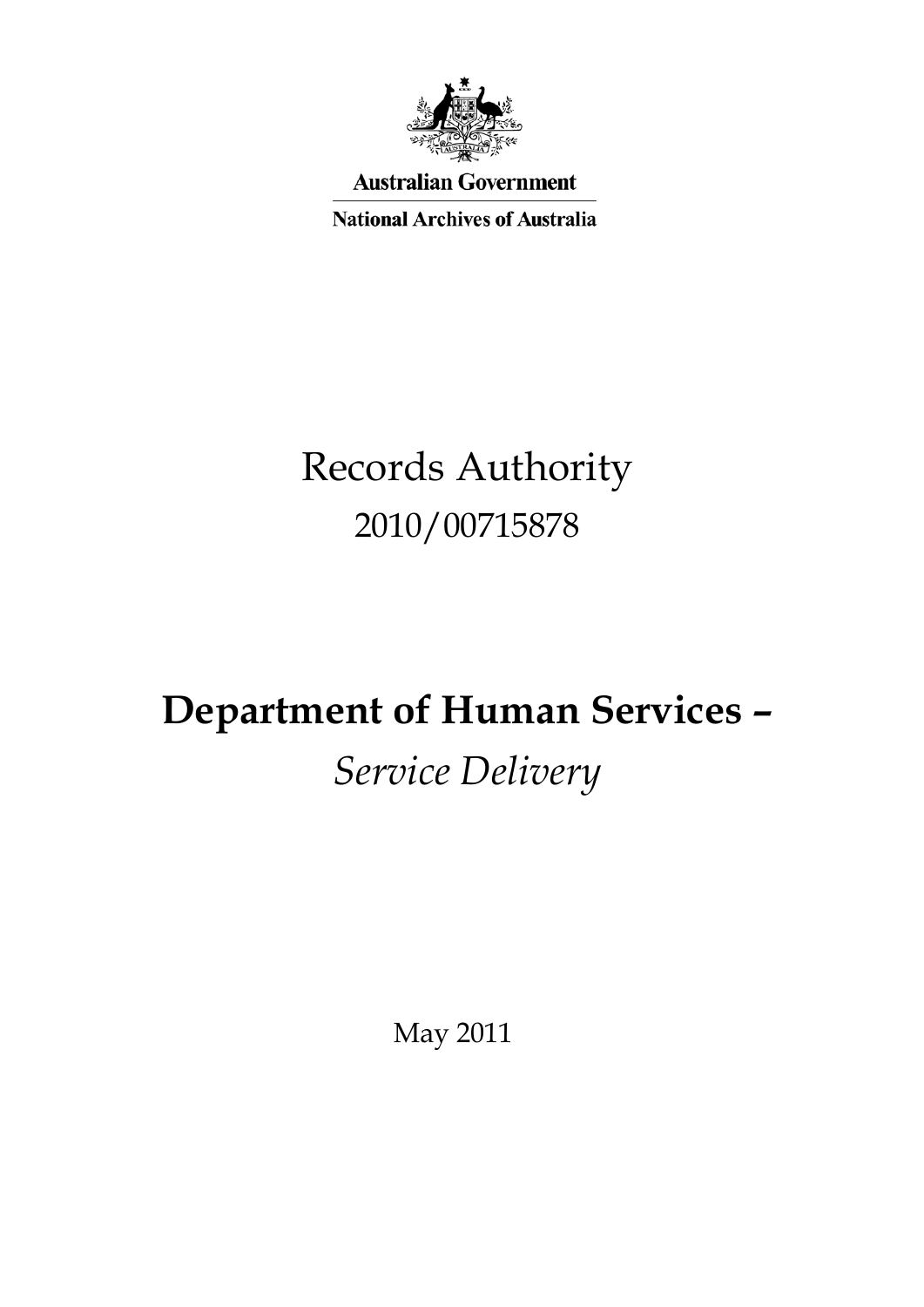## **CONTENTS**

|                                              | $\overline{3}$   |
|----------------------------------------------|------------------|
|                                              | $\mathbf{3}$     |
| CONTACT INFORMATIONNALLY CONTACT INFORMATION | $\boldsymbol{4}$ |
| AUTHORISATION                                | 5                |
|                                              | 6                |
| <b>SERVICE DELIVERY</b>                      | $\boldsymbol{6}$ |
|                                              |                  |
|                                              |                  |
|                                              |                  |
|                                              |                  |
|                                              |                  |
|                                              |                  |
|                                              |                  |
|                                              |                  |
|                                              |                  |
|                                              |                  |
|                                              |                  |
|                                              |                  |
|                                              |                  |
| $\overline{2}$                               |                  |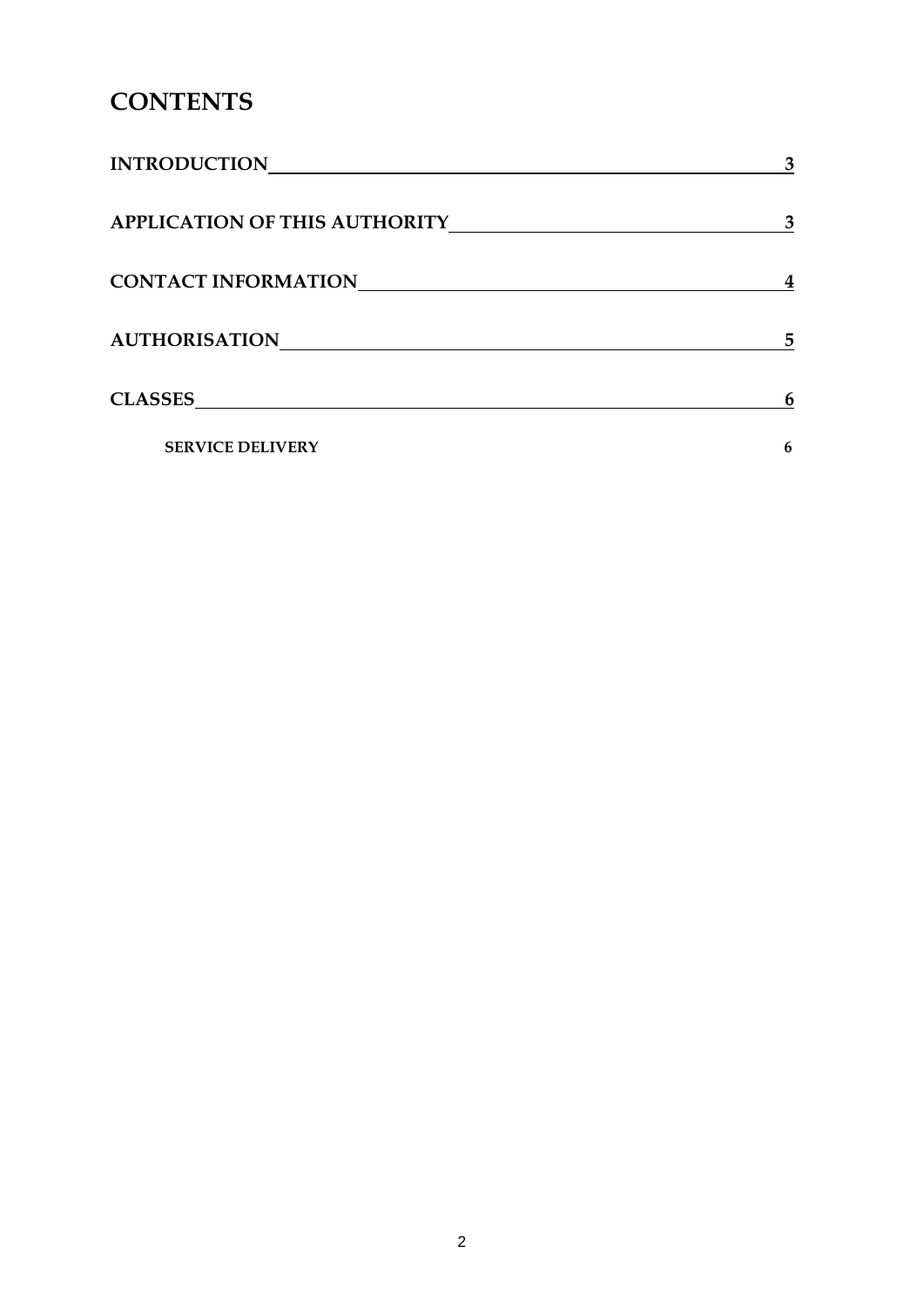### **INTRODUCTION**

 The Department of Human Services and the National Archives of Australia have developed this Records Authority to set out the requirements for keeping or destroying records for the core business area of Service Delivery. It represents a significant commitment on behalf the Department of Human Services to understand, create and manage the records of its activities.

 This Authority is based on the identification and analysis of the business of the Department of Human Services. It takes into account the agency's legal and organisational records management requirements, and the interests of stakeholders, the agency and the National Archives of Australia.

 The Authority sets out those records that need to be retained as national archives and specifies the minimum length of time that temporary records need to be kept. This Authority gives the Department of Human Services permission under the *Archives Act 1983*, for the destruction of the temporary records described after the minimum retention period has expired. Retention periods for these temporary records are based on: an assessment of business needs; broader organisational accountability requirements; and community expectations, and are approved by the National Archives of Australia on the basis of information provided by the agency.

 As changes in circumstances may affect future records management requirements, the periodic review of this Authority is recommended. All amendments must be approved by the National Archives.

### **APPLICATION OF THIS AUTHORITY**

 1. This Authority is to be used to sentence records. Sentencing involves the examination of records in order to identify the individual disposal class to which they belong. This process enables sentencers to determine how long records need to be kept. Advice on sentencing is available from the National Archives.

- 2. This Authority should be used in conjunction with general records authorities such as:
	- the Administrative Functions Disposal Authority (AFDA) and/or AFDA Express issued by the National Archives to cover business processes and records common to Australian Government agencies;
	- encrypted records; and  $\bullet$
	- source records that have been copied.  $\bullet$

 3. The Normal Administrative Practice (NAP) provision of the Archives Act gives agencies permission to destroy certain records without formal authorisation. This usually occurs where records are duplicated, facilitative or for short-term use only. NAP does not replace arrangements agreed to in this Authority but can be used as a tool to assist in identifying records for destruction together with an agency's Record Authority or Authorities, and with AFDA and AFDA Express. The National Archives recommends that agencies develop and implement a Normal Administrative Practice policy. Advice and guidance on destroying records as a normal administrative practice and on how to develop an agency NAP policy is available from the National Archives' website at **[www.naa.gov.au](http://www.naa.gov.au/)** 

 4. Where the method of recording information changes (for example from a manual system to an electronic system, or when information is migrated from one system to a new system) this authority can still be applied, providing the records document the same core business. The information must be accessible for the period of time prescribed in this Authority. The Department of Human Services will need to maintain continuing access to the information, including digital information, for the periods prescribed in this records authority or until the information is transferred into the custody of the National Archives.

 5. In general, retention requirements indicate a minimum period for retention. The Department of Human Services may extend minimum retention periods if it considers that there is an administrative need to do so, without further reference to the National Archives. Where the Department of Human Services believes that its accountability will be substantially compromised because a retention period or periods are not adequate, it should contact the National Archives for review of the retention period.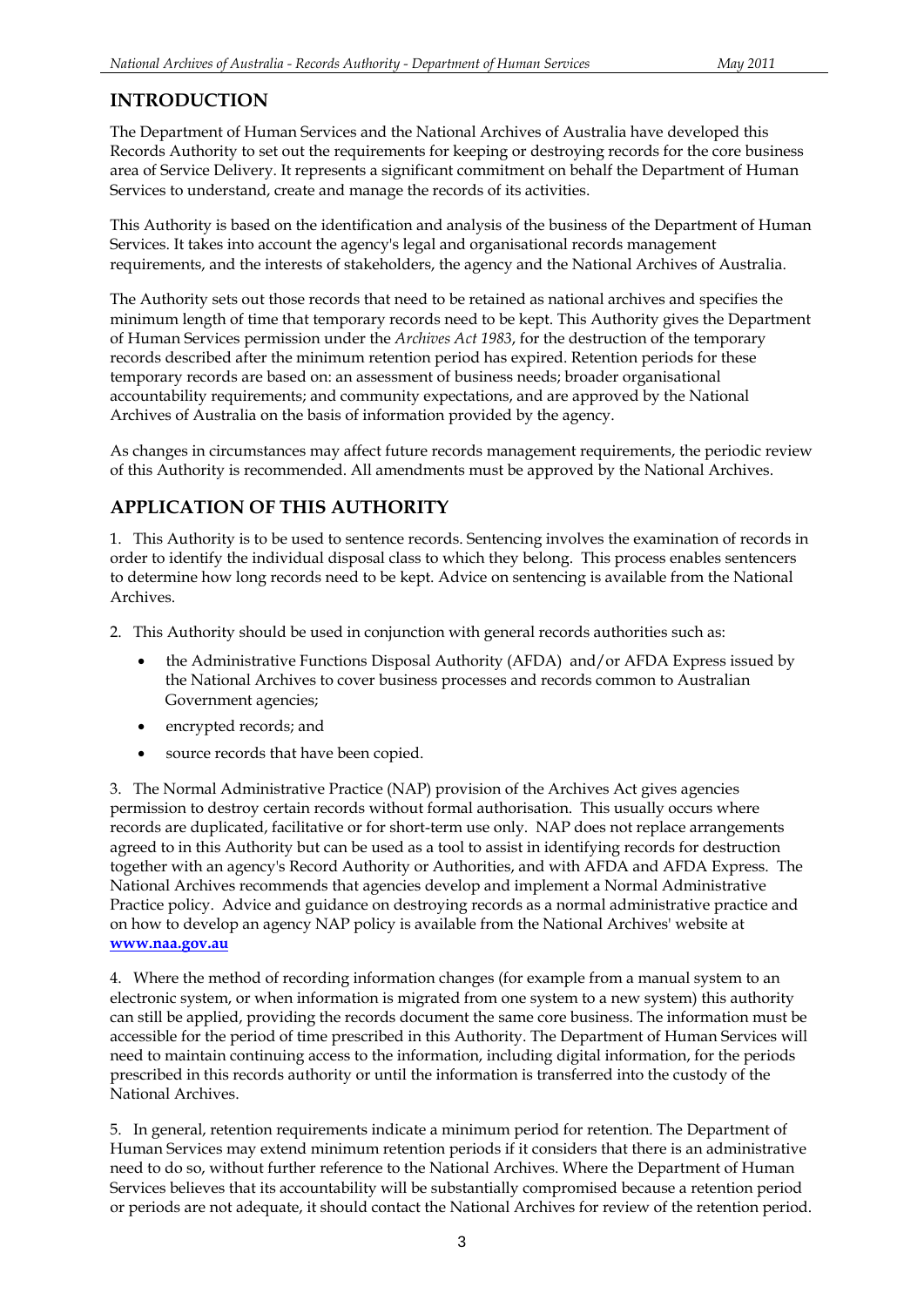6. From time to time the National Archives will place a freeze on some groups of records relating to a particular topic or event which has gained prominence or provokes controversy. While the freeze is in place no records relating to the topic or event may be destroyed. Further information about disposal freezes and whether they affect the application of this Authority is available from the National Archives website at **[www.naa.gov.au](http://www.naa.gov.au/)** 

 7. Records which relate to any current or pending legal action, or are subject to a request for access under the *Archives Act 1983* or any other relevant Act must not be destroyed until the action has been completed.

completed.<br>8. Records in the care of agencies should be appropriately stored, managed and preserved. Agencies need to meet this obligation to ensure that the records remain authentic and accessible over time. Under Section 31 of the *Archives Act 1983*, access arrangements are required for records that become available for public access including those records that remain in agency custody.

 9. Advice on how to use this Authority is available from the Department of Human Services records manager. If there are problems with the application of the Authority that cannot be resolved, please contact the National Archives.

#### **CONTACT INFORMATION**

 For assistance with this authority or for advice on other records management matters, please contact National Archives' Agency Service Centre.

 Queen Victoria Terrace Tel: (02) 6212 3610 Parkes ACT 2600 PO Box 7425 Canberra Mail Centre ACT 2610 Website: **[www.naa.gov.au](http://www.naa.gov.au/)** 

Fax: (02) 6212 3989 Email: **recordkeeping@naa.gov.au**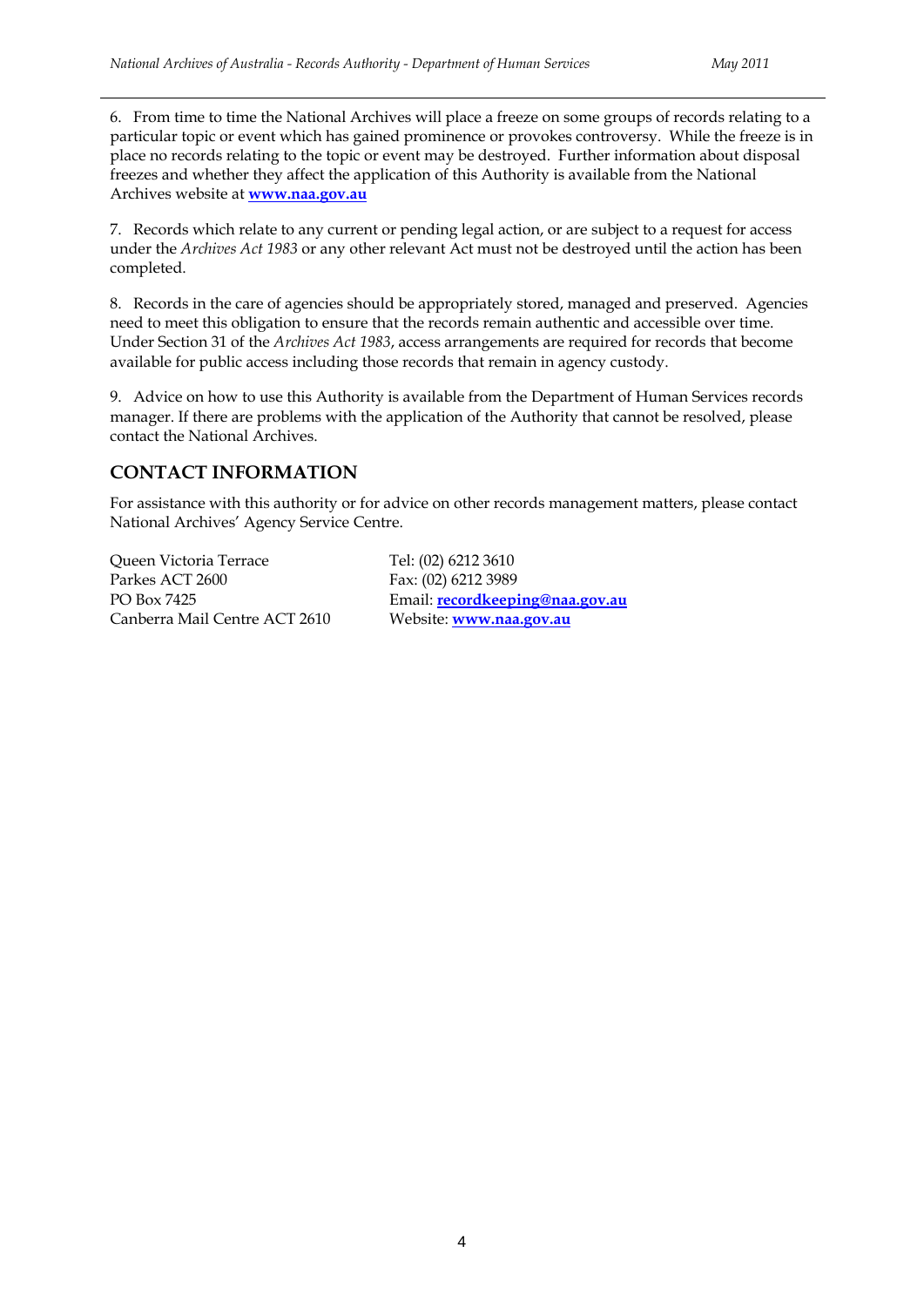#### AUTHORISATION

#### RECORDS AUTHORITY 2010/00715878

**Person to whom notice of Ms Kathryn Campbell<br>
Authorisation is given:** Department of Human Services 65 Canberra A venue Griffith ACT 2603



This authorisation gives permission for the destruction, retention or transfer to the National Archives of Australia of the records described. The authority will apply only if these actions take place with the consent of the agency responsible for the core business documented in the records.

Authorising Officer Date of issue:

Johns Chelu

Margaret Chalker Assistant Director-General Government Information Management National Archives of Australia

 $\frac{1}{2}$ 

 $25.5.2011$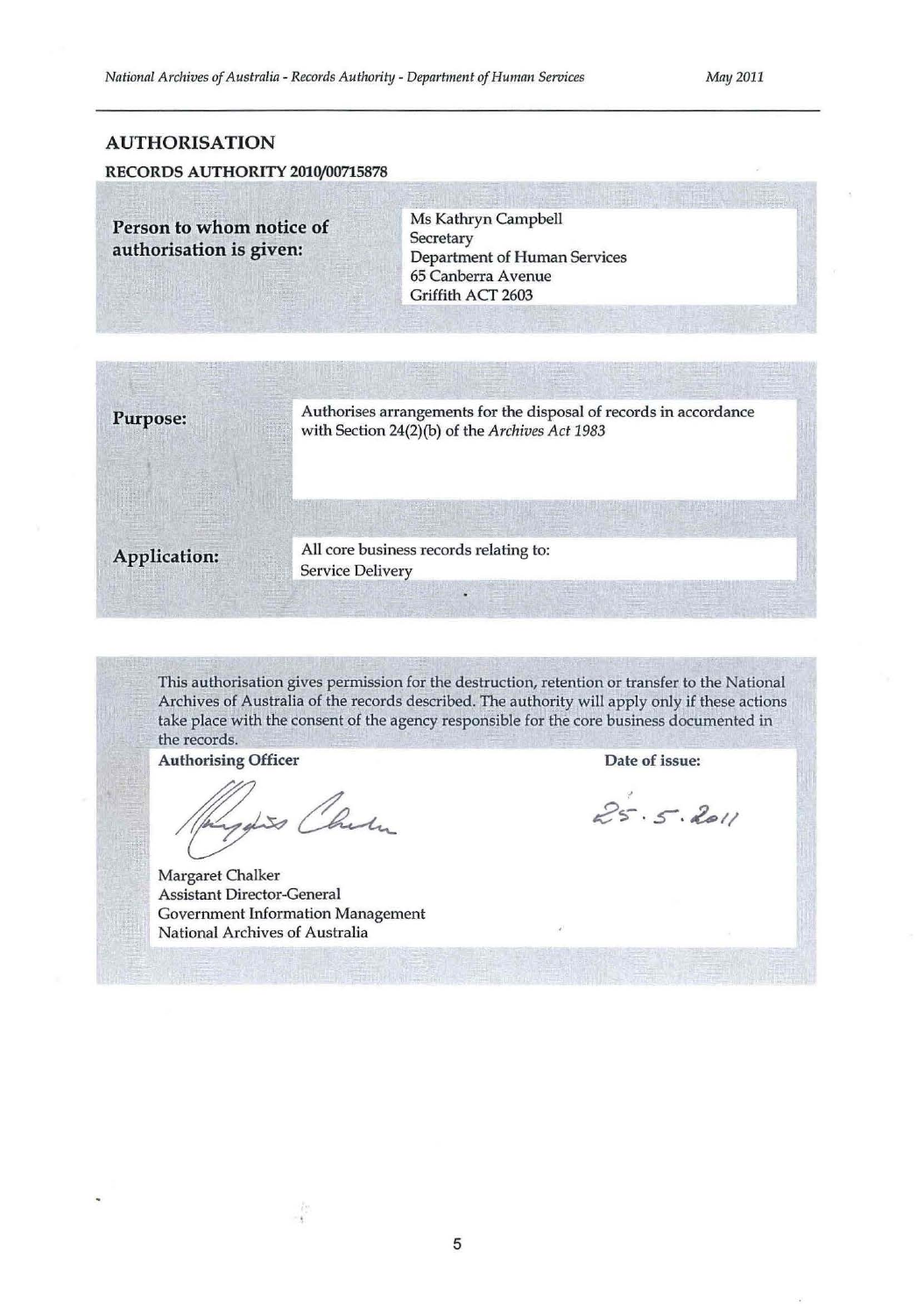## **SERVICE DELIVERY**

 The core business of developing Government service delivery policy and of overseeing service delivery for social and health-related services in ways that are consistent with Government legislation, policies and priorities. Current priorities include service delivery reform to achieve improved accessibility, accountability, effectiveness and efficiency and improving service delivery to Indigenous Australians. Includes:

- •providing whole of government policy advice on service delivery and ensuring that service delivery implications are taken into account in policy development
- •coordinating the management and evaluation of service delivery within the portfolio department
- •coordinating service delivery in whole of government responses to national initiatives and emergencies such as drought assistance, the Northern Territory Emergency Response and the 2009 Victorian bushfires
- •strategies and initiatives to improve service delivery including joint strategies and partnerships with relevant Government and non-government stakeholders Core business tasks include:

Core business tasks include:

- •Addresses and speeches to Government, stakeholders and the general public
- •Coordinating, developing and managing service delivery and related initiatives, strategies and whole of government responses in collaboration with departmental agencies and business areas, and Government and non-government stakeholders. Includes
	- •Planning including risk management
	- •Research and analysis
	- •Committees, working groups, consultations, liaison, meetings and enquiries  $\bullet$
	- •Project management
	- **Implementation**
	- **Performance**
	- •Purchaser-provider relationships
- •Evaluation including monitoring performance and quality
- •Providing policy advice to Government and the department concerning the delivery of social, health and welfare related services
- •Policy development including proposals, research, consultations, submissions, supporting reports and final versions
- •Reporting to Government and executive management
- •Reviews external and internal.

 *For submissions to Government and contributions to, or involvement in, Government inquiries including Royal Commissions, use AFDA / AFDA Express – GOVERNMENT RELATIONS.* 

 *For the administration of contracted services and agreements, use AFDA/AFDA Express – PROCUREMENT.* 

#### **Class No Conserversity** Description of records **Disposal action**

21924 Records documenting service delivery issues and activities that Retain as national 21924 have continuing value to Australia. Includes: and archives

- •Advice provided or received, final versions of plans, policies, reports, reviews and other high level records concerning service delivery issues and activities that are: controversial; precedent setting or innovative; or with wide ranging social and health related benefits and/or consequences for the Australian people such as whole of government responses to national initiatives and emergencies. Includes major supporting documents and results of consultations.  $\bullet$
- •Minutes and supporting records of core business decision making bodies such as the Service Delivery Reform Board;<br>and  $\bullet$ and
- •Final versions of speeches/presentations made by the portfolio Minister or senior agency officers at public and government occasions.

Retain as national